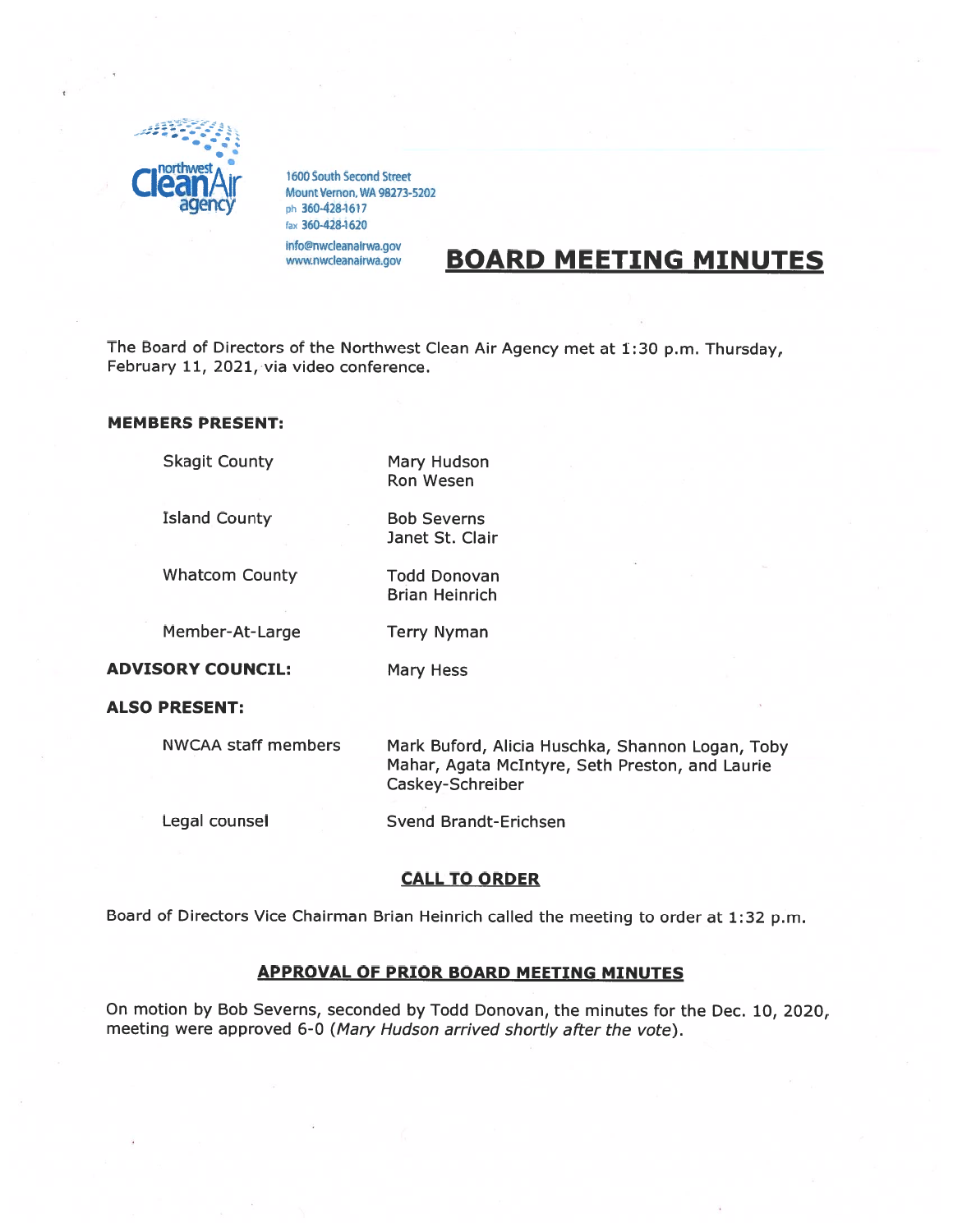Board Meeting Minutes – Feb. 11, 2021 Page 2

## NEW BUSINESS

## ELECTION OF BOARD OFFICERS

Heinrich opened the floor for the annual Board elections. Buford explained that traditionally the Vice Chair moves to Chair, and the three counties rotate to the Vice Chair position. Board members indicated their suppor<sup>t</sup> for this direction.

Janet St. Clair made <sup>a</sup> motion to nominate the following slate of Board positions: Brian Heinrich for Chair of the Board, Mary Hudson for Vice Chair, and Terry Nyman for Secretary. Todd Donovan seconded the motion and it passed 6-0.

Chairman Heinrich appointed the following Board members to the Finance Committee:

| <b>Finance Committee</b>                               |                              |                             |  |  |
|--------------------------------------------------------|------------------------------|-----------------------------|--|--|
| Chair                                                  | Janet St. Clair              | <b>Island County</b>        |  |  |
| Member                                                 | Ron Wesen                    | <b>Skagit County</b>        |  |  |
| Member                                                 | <b>Todd Donovan</b>          | <b>Whatcom County</b>       |  |  |
| <b>Employer/Employee</b><br><b>Relations Committee</b> | All positions are ex officio |                             |  |  |
| Chair                                                  | <b>Brian Heinrich</b>        | City of Bellingham          |  |  |
| Member                                                 | Mary Hudson                  | <b>City of Mount Vernon</b> |  |  |
| Member                                                 | Janet St. Clair              | <b>Island County</b>        |  |  |

NWCAA Executive Director Mark Buford pu<sup>t</sup> forward Island County Health Department employee Cris Matochi to serve as the Advisory Council replacement for Jill Wood.

Board member St. Clair made a motion to appoint Matochi to finish Wood's term, which expires in December 2021. Severns seconded the motion. The Board voted 6-0 to approve the appointment.

# PRESENTATION

# Fiscal Year 2021 second quarter financial report (July 1 - Dec. 31, 2020) - Alicia Huschka

NWCAA Chief Financial Officer Alicia Huschka reviewed actual financial results compare<sup>d</sup> to the annual budget for fiscal year 2021 for the Operating Fund for the six-month period ended Dec. 31, 2020.

|                        | Year-to-date | <b>Annual Budget</b> | % of Annual Budget |
|------------------------|--------------|----------------------|--------------------|
| <b>Revenues</b>        | \$3,426,180  | \$4,455,596          | 77%                |
| <i><b>Expenses</b></i> | \$2,147,744  | \$4,900,205          | 44%                |

Huschka identified the following revenue and expense highlights:

- • Air operating permit revenues are \$2,966,568 through December 31, 2020, which is 99 percen<sup>t</sup> of the annual budgeted amount.
- •Registration fees budgeted at \$671,000 will be invoiced in February 2021.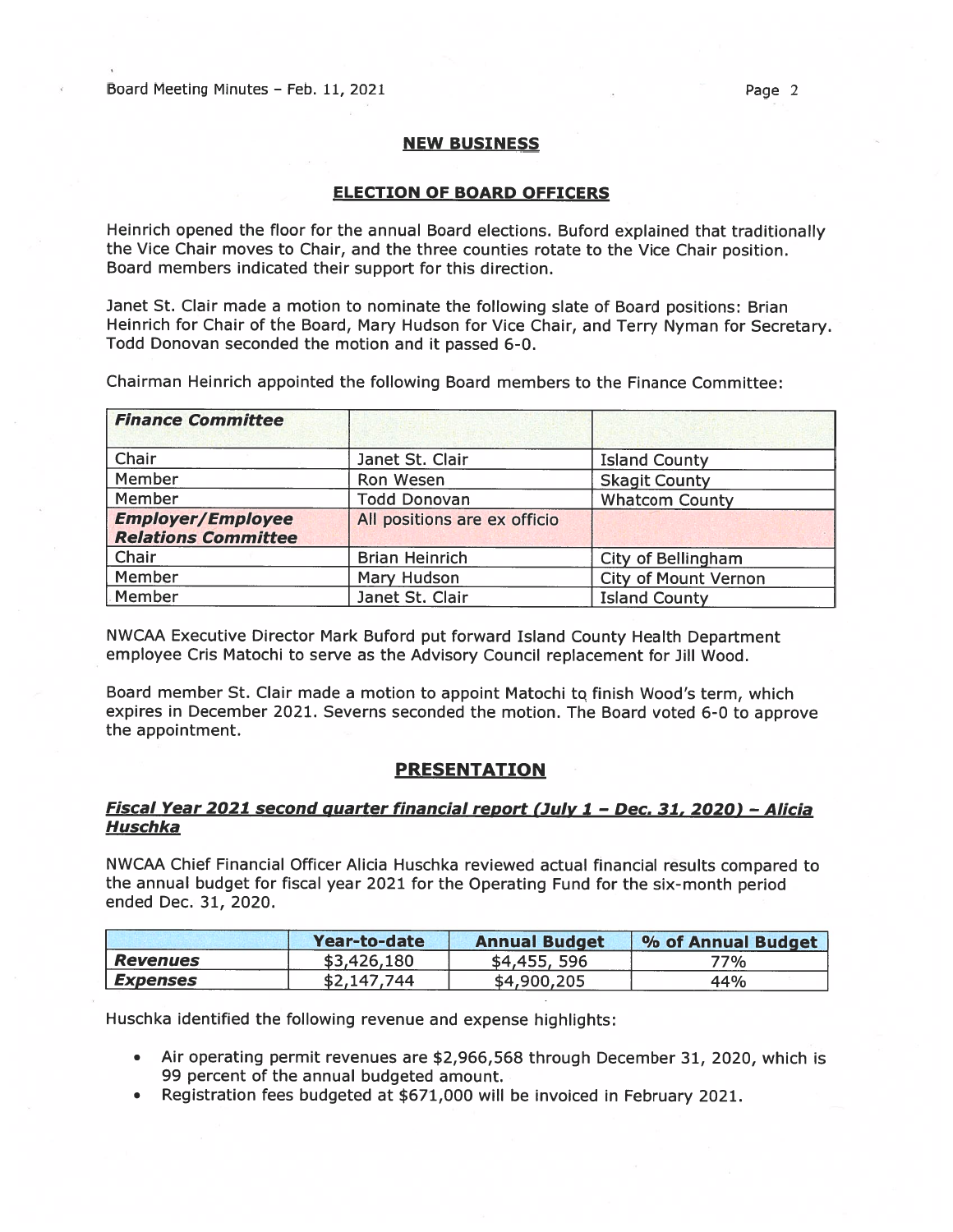Board Meeting Minutes – Feb. 11, 2021 Page 3

- The asbestos program continues to be busy and revenues so far are at \$50,568 or 48% of budgeted revenue for the year. However, there has been <sup>a</sup> slight decrease in asbestos activity compared to last year, so asbestos revenues are l6% less than what the Agency collected last year during this time period.
- $\bullet$ Government grants are at \$157,887, which is 5O% of what was budgeted.
- •Per capita fees totaling \$153,762 were billed in December 2020.
- • Penalty revenues are \$63,884, which is 75% of the budgeted amount of \$85,000. This amount does fluctuate from year to year, dependent on <sup>a</sup> variety of factors.
- Salaries & wages are close to where they should be at 49% of the budget spent.

Huschka stated that the fiscal year 2021 budget is on track, and the Agency is where it should be compared to the budget for the period ended Dec. 31, 2020.

Huschka reviewed the Agency's consolidated balance sheet at Dec. 31, 2020:

|                                                  | <b>Operating</b><br><b>Fund</b> | <b>Cumulative</b><br><b>Reserve</b><br><b>Fund</b> | <b>Capital</b><br><b>Replacement</b><br><b>Fund</b> | <b>Supplemental</b><br><b>Environmental</b><br><b>Fund</b> | <b>Personnel</b><br><b>Costs</b><br><b>Reserve</b><br><b>Fund</b> | Legal<br><b>Reserve</b><br><b>Fund</b> | <b>Total</b> |
|--------------------------------------------------|---------------------------------|----------------------------------------------------|-----------------------------------------------------|------------------------------------------------------------|-------------------------------------------------------------------|----------------------------------------|--------------|
| <b>Assets</b>                                    | \$2,773,544                     | \$790,863                                          | \$192,240                                           | \$506,746                                                  | \$278,626                                                         | \$154,559                              | \$4,696,578  |
| <b>Liabilities</b>                               | 278,104                         | 0                                                  | 0                                                   | 4,038                                                      | 0                                                                 | 0                                      | 282,142      |
| <b>Fund</b><br><b>Balance</b>                    | 2,495,440                       | 790,863                                            | 192,240                                             | 502,708                                                    | 278,626                                                           | 154,559                                | 4,414,436    |
| <b>Liabilities</b><br>and Fund<br><b>Balance</b> | \$2,773,544                     | \$790,863                                          | \$192,240                                           | \$506,746                                                  | \$278,626                                                         | \$154,559                              | \$4,696,578  |

Huschka gave <sup>a</sup> brief update on the Supplemental Environmental Fund, noting that all of the initial Greenhouse Gas (GHG) mitigation projects have been completed, and there is approximately \$267,000 available for new projects.

Huschka reviewed the upcoming budget process with Board members.

# Fiscal year 2022 - Agency budget calendar:

- •January - March — Internal budget development
- March 25 Review draft budget with Advisory Council
- April8 Review proposed budget with Finance Committee
- May13 Presentation of proposed budget to Board of Directors
- •June 10 — Adoption of budget by Board of Directors
- •• July 1 – New fiscal year begins

# ACTION ITEMS

# Bills and claims

Board members discussed the bills and claims reports for December 2020 (\$360,610.41) and for January 2021 (\$378,566.66). Donovan made <sup>a</sup> motion to approve the December 2020 and January 2021 bills and claims. Ron Wesen seconded the motion, and the Board approved the bills and claims 7-0.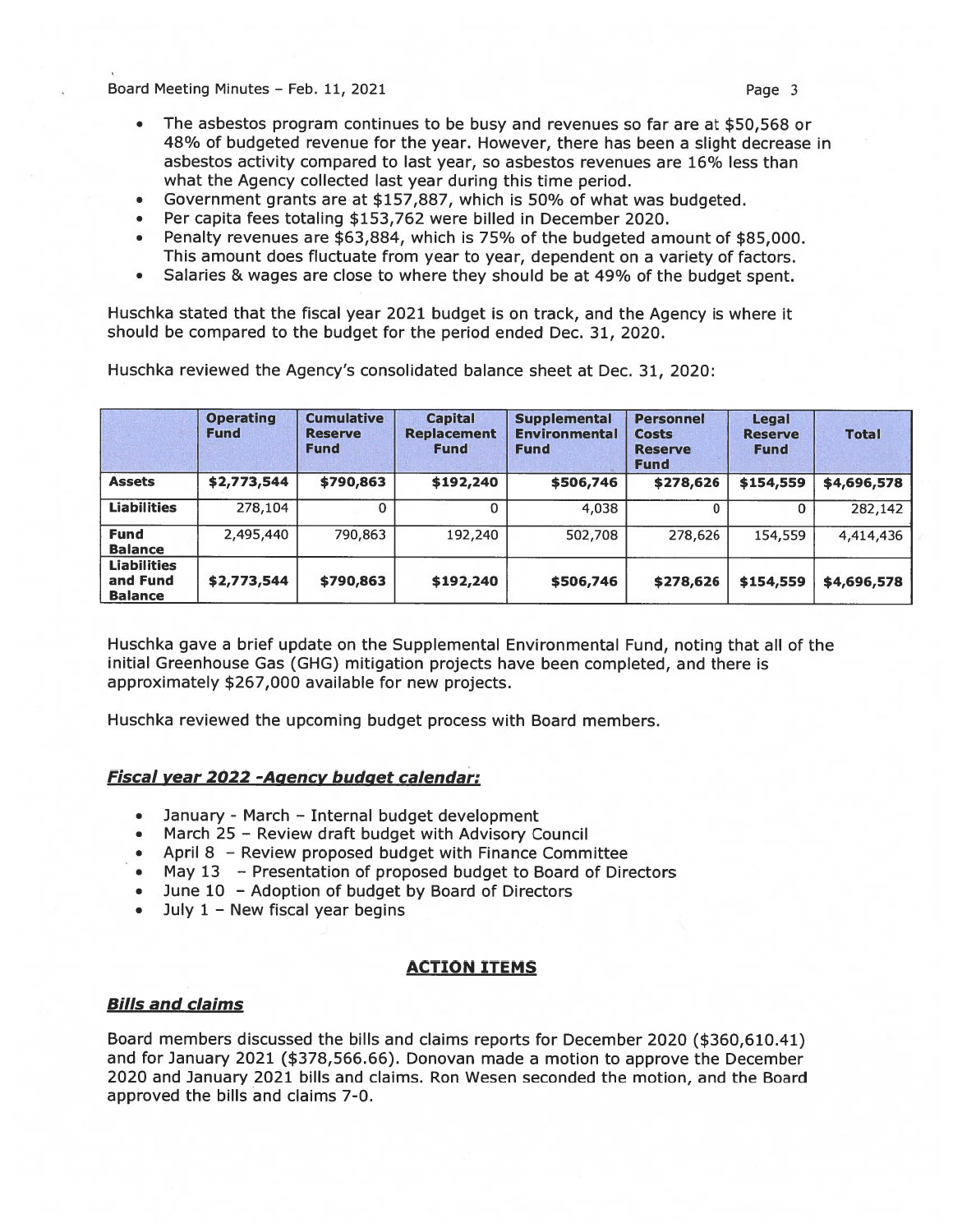Board Meeting Minutes - Feb. 11, 2021 **Page 4** 

#### STAFF REPORTS

#### Director's report - Mark Buford

Buford reported to the Board on the following matters:

- • The ALCOA Intalco nonattainment area has been pause<sup>d</sup> temporarily for review by the incoming administration. Recently the U.S. Environmental Protection Agency (EPA) designated <sup>a</sup> small area around the facility as out of attainment with the S02 NAAQS. But with the change in the federal administration, there has been <sup>a</sup> hold placed on recent actions by the previous administration. This is normal with <sup>a</sup> change in administration and not an indication of <sup>a</sup> potential issue.
- • Buford briefed Board members about the recent oil train derailment that occurred on Dec. 22, 2021. A 108-car tanker train hauling crude oil went off the tracks in Custer (near Ferndale in Whatcom County), and two of the cars caught fire. The flames were extinguished rather quickly by the emergency response teams. Whatcom County's Specialized Emergency Response Program (SERP) was able to deploy portable air monitors at the site of the crash. Ecology and EPA will review the environmental impacts of this accident.

Buford reached out to SERP Chief Chuck Henkel about how their new monitoring equipment performed. (The Agency issued <sup>a</sup> gran<sup>t</sup> for \$130,000 to SERP to buy the portable monitoring equipment in 2018). Henkel reported that the upgraded equipment allowed them to interface with EPA's equipment in <sup>a</sup> seamless fashion. When asked if there was anything else SERP needed to respond to an event like this, Henkel said they would like to update their self-contained breathing equipment (SCBA), which is now 25 years old and well pas<sup>t</sup> the recommended expiration use date. The cost for acquiring this new SCBA would be approximately \$170,000.

Buford mentioned that this type of gran<sup>t</sup> would be funded out of penalty revenue. Board members requested that Buford invite <sup>a</sup> member from the SERP group to offer more insight into their gran<sup>t</sup> request.

- • Buford stated that the marijuana odor complaints have increased in Whatcom County. Staff believes that the 300-foot setback rule is not enough of <sup>a</sup> buffer for outdoor grow operations. In Skagit County, there doesn't seem to be an issue because outdoor grow operations are prohibited. There is <sup>a</sup> large outdoor grow operation in Kendall (eastern Whatcom County), and there is <sup>a</sup> processing <sup>p</sup>lant that is looking to co-locate in that area.
- • The legislative Bill that would allow agencies to respond to odor complaints from people in public spaces is moving forward in the Legislature. This Bill would definitely expand NWCAA's response areas. Currently, staff can only respond to odor complaints when people are impacted at their homes or their place of work.
- • Julie O'Shaughnessy will be retiring in April 2021. O'Shaughnessy has been heading up the Columbia Valley response efforts for the pas<sup>t</sup> few years.

#### New source review and air operating permit update - Agata McIntyre